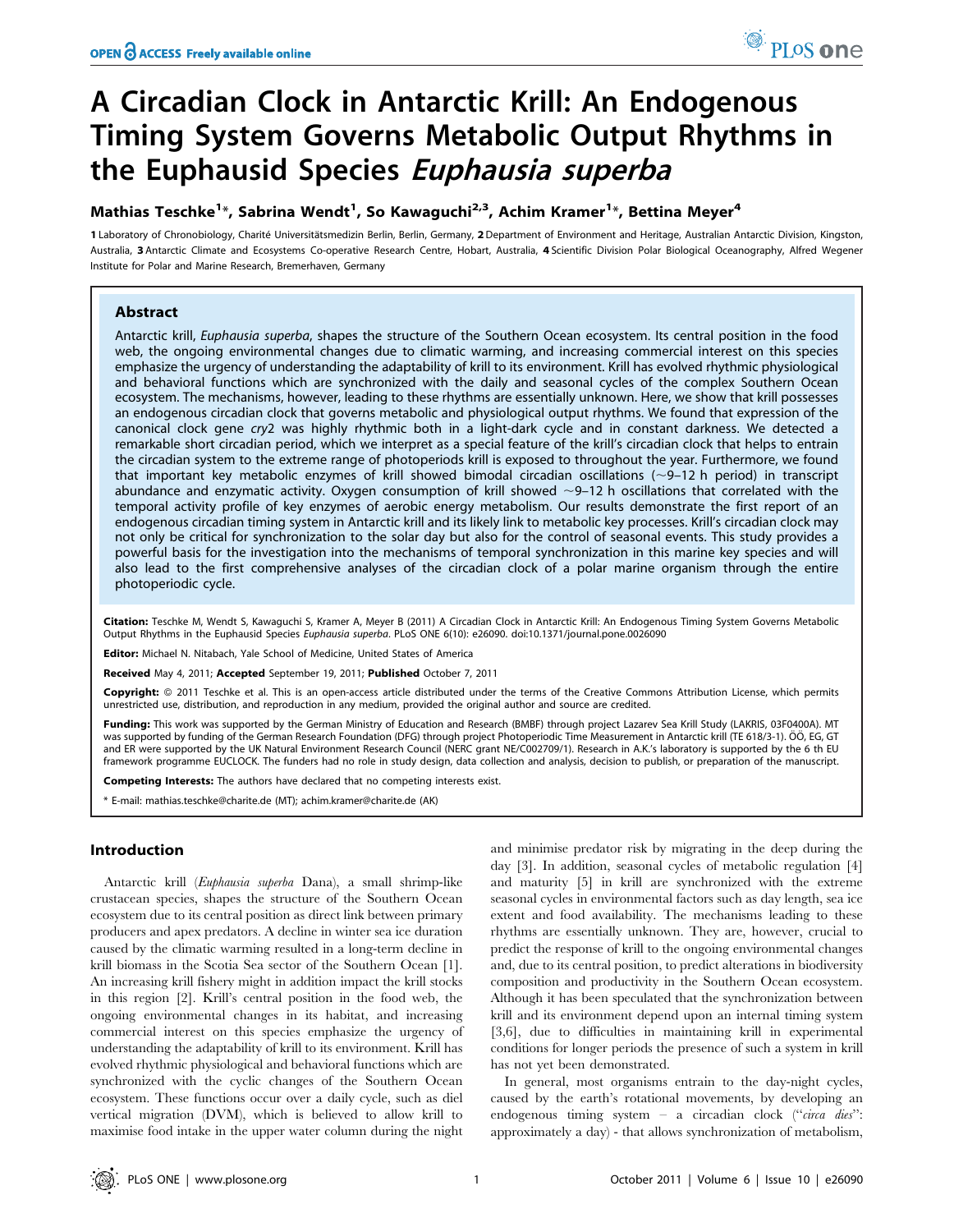physiology and behaviour with the environment and that also may modulate photoperiodic responses. Circadian clocks that have been previously identified are conceptually based upon a similar molecular makeup: transcriptional/translational feedback loops involving rhythmic clock gene expression generate  $\sim$ 24-hour rhythms on a molecular level [7] that characteristically persist in the absence of external time cues. A molecular framework describing the circadian clock can be exemplified for the fruit fly Drosophila melanogaster [8]. At the core of the clock there are key negative components, such as *period* (*per*) and *timeless* (*tim*) and key positive components, such as *clock*  $\langle c\mathbf{k} \rangle$  and  $\langle \mathbf{c} \mathbf{v} \mathbf{c} \rangle$ . Entrainment of the Drosophila clock is mediated through the blue light photoreceptor Cryptochrome (CRY) by promoting the lightdependent degradation of TIM [9]. Therefore, CRY can adapt the transitional oscillations of PER and TIM interactions to changes in light-dark phases. Beside the cryptochrome gene that encodes for the light-sensitive photoreceptor in Drosophila (insect  $\exp(1)$ , a second  $\exp(\cos(\cos(\theta)))$  have been identified in some other insect species that encodes for a light-insensitive protein more similar in sequence to mammalian CRYs that act as transcriptional repressors [10].

Crustaceans are a species-rich and highly diverse group of organisms and data on circadian rhythmicity have been reported in some species. However, knowledge about crustacean clock genes is scarce with respect to distribution, oscillatory activity, and chronobiological function [11] and information about the functioning of circadian clocks in polar marine crustaceans is missing.

Here, we performed long-term laboratory experiments with live krill at a specialized experimental aquarium with different simulated light conditions to investigate whether krill possesses a circadian clock and whether such a clock controls key physiological processes of krill. To this end, we investigated temporal mRNA expression levels of the canonical clock gene cry2 [6] in individual krill, that were maintained both under a light-dark cycle and constant darkness. In addition, we tested whether gene expression of metabolic key enzymes in these krill show daily or circadian oscillations, and to what extent transcriptional oscillations of these enzymes also persist at the protein-activity level. Finally, we determined oscillatory rhythms at the organismic physiological level in krill by measuring temporal profiles of oxygen consumption. This study presents the first report of a circadian timing mechanism in Antarctic krill and its link to metabolic key processes. Thereby, it provides new insights into the mechanisms of temporal synchronisation of this key species to its challenging environment. This may open a door for further studies dealing with the role of the krill's circadian clock in seasonal timekeeping and in the response of krill to its changing polar environment.

#### Results and Discussion

Evidence for the existence of clock genes in crustaceans, their oscillatory rhythms and implications in circadian functions is still patchy. For some time only products of clock-, period-, and cryptochrome-genes have been identified in some freshwater decapod species [12,13,14]. This stands in contrast to a wide range of circadian rhythms that are well documented for processes such development, locomotor activity, sensory, and various physiological parameters in many crustacean species [11]. Due to the inaccessibility of high latitudes and the difficulties in maintaining polar marine species in experimental conditions for longer periods little is known for Antarctic krill. Recently, for the first time a mammalian-like cry gene that clusters with the insect Cry2 family

was identified in krill [6]. The authors observed daily changes in krill cry2 mRNA throughout a 24 h cycle and proposed an endogenous circadian time-keeping system in krill that was also previously assumed in a laboratory study of circadian behavioral patterns of krill [3].

To test for the existence of a krill circadian clock, we measured transcript levels of cry2 using quantitative PCR on krill samples collected during two independent time course experiments in 2008 and 2010. We used whole heads of krill for our analyses which we expected to include putative oscillator regions such as the retina, the eyestalk system and different neuronal brain structures. In insects, the circadian pacemakers are located in the brain, associated with the visual system and similar molecular elements of the circadian clock system can be expected between crustaceans and insects because of the close phylogenetic relationships, which were recently revealed by several phylogenetic studies [15].

On the basis of a first set of laboratory experiments with live krill in 2008 we found that expression of cry2 was highly rhythmic both in a light-dark (LD) cycle and in constant darkness (DD; Figure 1A and C). Cry2 transcripts showed significant daily oscillations (24 h with p $\leq$ 0.01) with a peak-to-trough ratio of  $\sim$ 5. The expression was significantly upregulated around the middle of the light phase with a peak around 12:00 h  $(p<0.05$ ; Figure 1A) and lowest amounts around two hours after lights-off (24:00 h). Our observation of daily cry2 oscillation corresponds to that reported for krill caught from the wild [6] where cry2 expression levels in krill were found to be highest throughout the day. Under constant conditions, we found that even on the third day after the light regime was changed from the LD cycle to DD cry2 showed a significant circadian oscillation ( $p$ <0.05; peak-to-trough ratio of  $\sim$ 4). Cry2 expression was significantly upregulated around 6:00 h at the beginning of the subjective day and around 24:00 h early in the subjective night  $(p<0.05;$  Figure 1C). We found a minimum of  $\frac{c\gamma}{2}$  expression around 15:00–18:00 h late in the subjective day and again around 6:00 h at the end of the subjective night.

Overall, also considering the inhomogeneity of our krill samples (both in genotype and developmental stage), this strongly suggests that krill possesses an endogenous circadian clock. To our knowledge this is the first evidence for circadian rhythmicity of a mammalian type cry gene in any crustacean species. The only previous evidence for rhythmicity of a cry gene in crustaceans was obtained from western blot analyses of a Drosophila like Cry protein in the brain of the crayfish Procambarus clarkii [13]. Likewise to our findings of cry2 mRNA levels, a daily rhythmic pattern of Cry abundance was observed under a 12:12 LD cycle with highest abundance throughout the day and a minimum in the middle of the night. However, the temporal expression of cry2 has been previously investigated in two insect species, the honeybee Apis mellifera [16] and the monarch butterfly Danaus plexippus [17]. Both species showed marked daily and circadian rhythms in  $\ell r$  mRNA levels, but with elevated expression during the dark (or subjective dark) phase and reduced expression during the light (or subjective light) phase.

Surprisingly, the endogenous period in DD seems to be much shorter than 24 hours ( $\sim$ 18 h with p $<$ 0.05; Fig. 1C) which could account for the differences in the relative phases of cry2 mRNA oscillations comparing LD and DD conditions. To get a better picture of the endogenous period under DD conditions we analyzed a second independent time course that was conducted in 2010 and covers the first and second consecutive days in DD (Fig. 1B). Although we found no significant periodicity (18–24 h with  $p = 0.1$ ) within the first two days in DD,  $\alpha v/2$  expression was significantly upregulated during the middle of the first subjective day, but with expression peaking 4 hours later at  $16:00 \text{ h}$  (p $\leq 0.05$ ;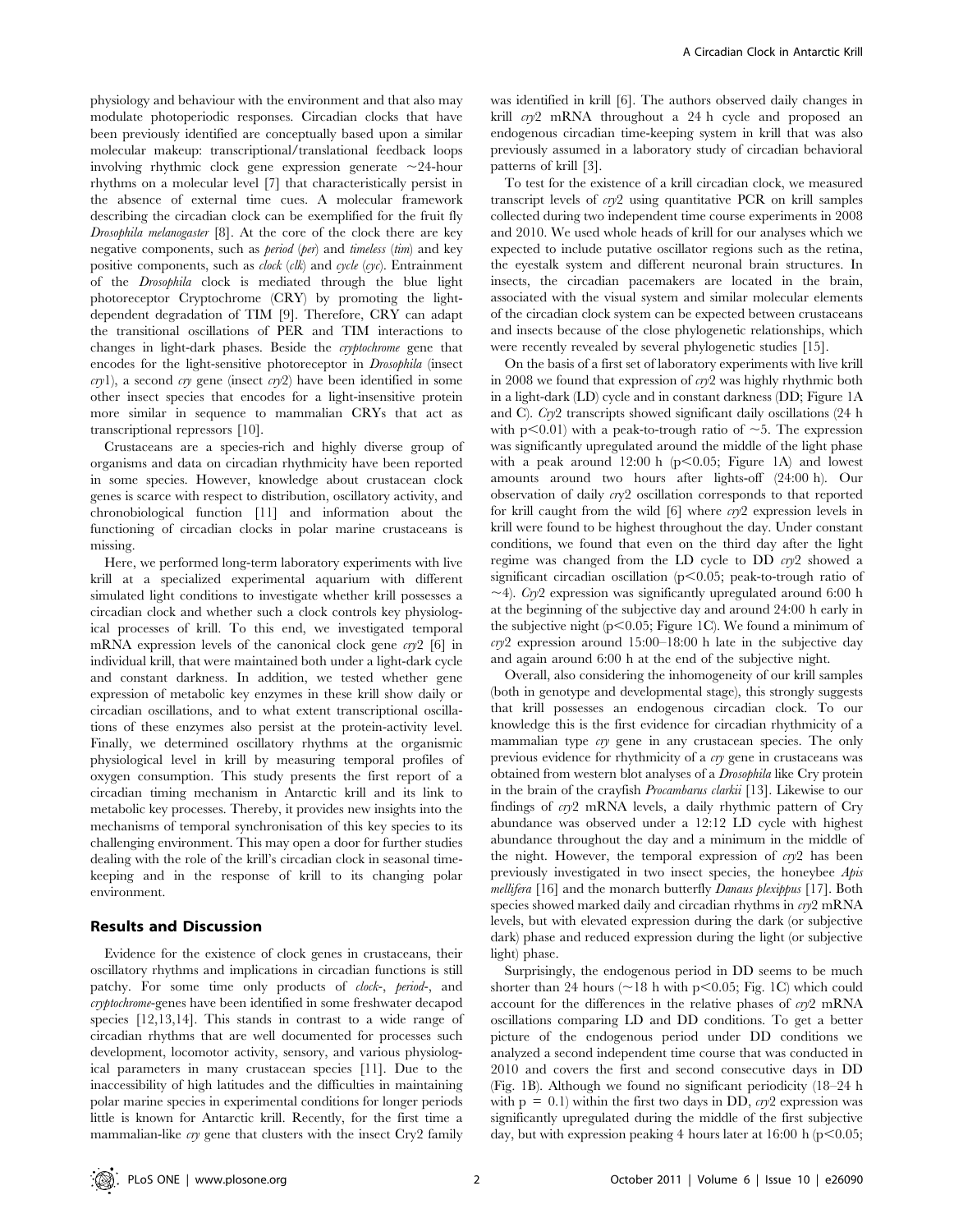

Figure 1. Oscillatory rhythms of cry2 in krill. Transcript levels of cry2 in krill heads were measured by quantitative PCR from two independent time course experiments, in 2008: Full 24 hour cycle under (A) light-dark (LD) conditions and (C) at the third consecutive day in constant darkness (DD), and 2010: Full 48 hour cycle at the first and second consecutive day in DD (B). Significant oscillations were observed in LD conditions (24 h period with p<.01, CircWave see material and Methods) and at the third day in DD (~18 h period with p<0.05). Fisher's LSD post-hoc analysis of cry2 oscillatory rhythms indicate the following significant (p<0.05) differences among time points: cry2 expression under LD conditions at 9:00, 12:00, and 15:00 h was significantly elevated compared to expression at 6:00, 18:00, 21:00, 24:00, and 3:00 h, and expression at 24:00 and 3:00 h was significantly reduced compared to expression at 6:00, 9:00, 12:00, 15:00, 18:00, and 21:00 h; cry2 expression during the first day in DD at 16:00 h was significantly elevated compared to expression at 8:00, 12:00, 20:00, 24:00, and 4:00 h, and expression at 8:00 h (second time point) was significantly elevated compared to expression at 12:00, 20:00, 24:00, and 4:00 h; cry2 expression during the second day in DD at 8:00, 24:00 and 4:00 h was significantly elevated compared to expression at 12:00, 16:00, and 20:00 h, and expression at 8:00 h (second time point) was significantly elevated compared to expression at 8:00 (first time point), 12:00, 16:00, 20:00, 24:00 and 4:00 h; cry2 expression during the third day in DD at 6:00 (first time point), 9:00, and 24:00 h was significantly elevated compared to expression at 12:00, 15:00, 18:00, 21:00, 3:00, and 6:00 h (second time point). White and black bars refer to light and dark periods. Grey bars refer to the previous light periods. Shown are means  $\pm$  SEM (n 3–7). doi:10.1371/journal.pone.0026090.g001

peak-to-trough ratio of  $\sim$ 4.5). Cry2 mRNA level at 12:00 h, previously showing the highest value under LD conditions, now showed significantly the lowest value  $(p<0.05)$ . Consistent with the much shorter circadian period than 24 hours, a different oscillatory pattern was observed during the second day in DD. Cry2 expression level at 8:00 h, although only representing a 2 fold increase, was significantly elevated from 4:00 h and 12:00 h ( $p$ <0.05). After reaching the significantly lowest value at 12:00 h  $(p<0.05)$ , no clear peak could be detected until the end of the second subjective day. After that, expression level started to increase until the end of the second subjective night and a maximum was reached at the beginning of the third subjective day  $(8:00 \text{ h with } p<0.05)$ , when  $\epsilon r/2$  expression was significantly upregulated. Interestingly, this peak is consistent with the  $\epsilon r$  /2 expression level at 6:00 h that what was previously found to be significantly upregulated during the independent time course experiment in 2008. When inspecting the two independent time courses in DD together (keeping the limitations in mind combining independent experiments), we then found a significant circadian profile with a period of  $\sim$ 18 hours (p $\leq$ 0.05, see Fig. S1). However, to get a better estimation of the circadian period of clock gene expression in krill, a longer, continuous time series with a higher sampling rate is required.

Which adaptive value might a short circadian period have in the evolution of krill? Since not the free-running period (i.e. the genotype) but the phase of entrainment (i.e. the phenotype) is under evolutionary selection pressure [18], we speculate that the circadian system of krill has to delay every day for several hours to keep a stable phase of entrainment in the light-dark environment. This would imply that the circadian system of krill probably has a high-amplitude phase-response curve for light [19] and, consequently, a wide range of entrainment [20]. The biological meaning of our speculation of such a putative wide range of entrainment might lay in the fact that Antarctic krill probably needs to be able to entrain to much more extreme photoperiods (that in the area of main distribution of krill range from  $\sim$  21 hours of light in summer to  $\sim$ 3 hours of light in winter) than animals living in less extreme latitudes. For example, many rodents cannot stably entrain to photoperiods that are below 6 hours of light or are beyond 18 hours of light [19], which we believe is correlated with their relatively narrow range of entrainment. The circadian system of Antarctic krill, however, evolved in more extreme photoperiods and might have found a means to stably entrain to these photoperiods by developing a circadian system with a wide entrainment range. Indeed, Aschoff and Pohl described already in 1978 [21] that, due to a weakening of Zeitgeber strength, in extreme photoperiods entrainment is more difficult to achieve than in symmetrical light-dark cycles. This, in turn, implies that the entrainment region needs to be wider under extreme photoperiods. Moreover, Pittendrigh and Daan found that the very circadian nature of the free-running period (i.e. its deviation from 24 hours) is a feature of circadian clocks that helps to stably entrain the circadian system throughout the year when photoperiod changes [22] – a property which might have evolved in krill in an extreme form.

Future experiments and analyses are necessary to get a better picture of the circadian oscillator in krill. In order to better understand the functioning of the circadian clock in krill it will be necessary to identify other canonical clock genes such as period, timeless, clock and cycle. The cloning of the full-length sequences of some of these genes is currently in progress and, together with accompanying analyses, is going to be published in the near future.

To test whether metabolic functions in krill are under circadian regulation, we measured the expression and the activity of key metabolic enzymes. Citrate synthase (CS), trypsin (TRY), aldoketo reductase (AK) and  $\beta$ -N-acetylglucosaminidase (NAGase) all showed circadian oscillations in transcript abundance and enzyme activity (Figure 2). Interestingly, CS, TRY, and AK showed oscillatory patterns with roughly 9–12 h period under both lighting conditions (Figure 2A, B and C). About 12 h rhythms of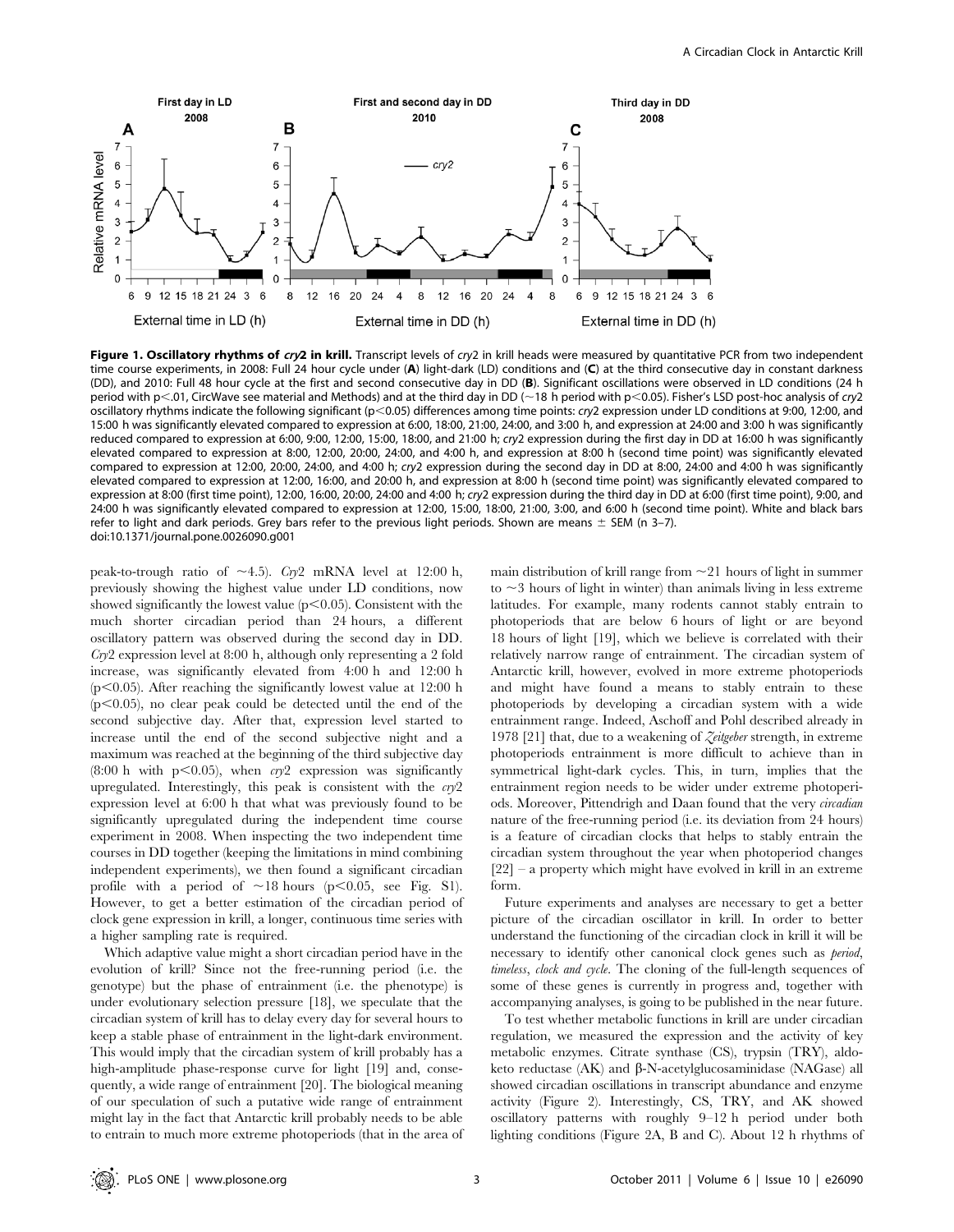behaviour and physiology in crustaceans have been previously described. The Norway lobster Nephrops norvegicus for instance shows both 24 h and 12 h rhythms in locomotor activity that persists in constant darkness [23]. Likewise, the crayfish P. clarkii shows a 12 h rhythm of spontaneous locomotion that also persists in the free run [24]. Gaten et al. [3] identified a 12 h rhythmic component in the DVM of Antarctic krill during laboratory experiments which correlates with findings from the field [25], where a 12 h component in DVK of krill becomes predominant at certain times during the year when food is scarce. Often, these rhythms have been interpreted as bimodal patterns of one circadian-behavioral output.

Considering the functional relevance of the bimodal rhythms in this study, it is notable that CS, TRY and AK oscillations showed a similar phase relationship which was in sharp contrast to NAGase (Figure 2D). This suggests a common functional trait of the former three enzymes and may reflect the fact that CS, TRY and AK are directly or indirectly related to carbohydrate metabolism. AK is involved in glycolysis, the initial process of carbohydrate metabolism. CS catalyzes reactions in the citric acid cycle, a metabolic pathway also involved in the chemical conversion of carbohydrates downstream the glycolysis. TRY is the dominant proteinase in Antarctic krill playing a major role in the digestive system of this species, and a strong positive correlation between digestive proteases and carbohydrases was already found [26]. In some crustaceans carbohydrate metabolism is known to be under circadian control [27,28] and often shows bimodal circadian rhythms. In the crayfish P. clarkii for instance, eyestalk contents of the Crustacean Hyperglycaemic Hormone (CHH), which plays a role in the regulation of carbohydrate substrates, show a bimodal circadian rhythm that coincides with bimodally increasing haemolymph glucose levels [29]. There is also evidence from laboratory experiments that Antarctic krill shows bimodal circadian rhythms in the level of glucose in its haemolymph and hepatopancreas [27]. These observations of a bimodal pattern of carbohydrate metabolism in krill almost coincide with the present bimodal oscillatory patterns in transcript abundance and enzyme activity of metabolic key enzymes that are associated with this functional trait.

Since CS is a key enzyme of aerobic energy metabolism, rhythms of CS activity should lead to corresponding temporal changes in oxygen consumption. This is indeed what we observed (Figure 3), even though,  $\sim$  12 h bimodal behavioral rhythms (e.g. locomotor activity) of krill, previously observed in the field and in the laboratory [3], may also have contributed to these oscillations. A link between carbohydrate metabolism and locomotor activity was previously shown in some crustacean species, when high levels of glucose in the haemolymph correlated with phases of high locomotor activity [28].

In contrast, the key enzyme NAGase is not associated with carbohydrate metabolism. NAGase is a key enzyme in the moulting process of krill and other invertebrates and is needed to degrade the chitin microfibers of the cuticle. This could account for the different oscillatory pattern of NAGase compared to the three other enzymes which were associated with carbohydrate metabolism, indicating a different mode of circadian regulation. Indeed, the oscillatory rhythms in transcript abundance and enzyme activity that were observed for NAGase showed a pattern more similar to what was found for the oscillatory rhythms of clock gene expression rather than a pronounced 12 h rhythm (see Figure 1 A,C and Figure 2D).

Overall, these results suggest that the krill endogenous circadian clock governs metabolic and physiological output rhythms which, in the case of CS, TRY, and AK, we interpret as evidence of a



Figure 2. Oscillatory rhythms of metabolic key enzymes in krill. Transcript levels and enzyme activity of metabolic key enzymes were measured under light-dark (LD) conditions and at the third consecutive day in constant darkness (DD; 24 hour time course experiment in 2008, see Material and Methods). (A) Citrate synthase (CS), (B) trypsin (TRY), and (C) aldo-keto reductase (AK) show bimodal circadian oscillations (~9–12 h period) in transcript abundance (LD; p<.05 for cs, p<0.01 for try, p<0.05 for ak, DD; p<.01 for try, p<0.01 for ak, CircWave see Material and Methods) and enzymatic activity (LD; p<0.01 for CS, p<0.001 for TRY, DD; p<0.05 for CS, p = 0.05 for TRY). No enzyme activity assay was available for AK. Note that CS, TRY and AK oscillations show a similar phase relationship which is in sharp contrast to  $(D)$   $\beta$ -N-acetylglucosaminidase (NAGase). White and black bars refer to light and dark periods. Grey bars refer to the previous light periods. Shown are means  $\pm$  SEM (n = 3–7). doi:10.1371/journal.pone.0026090.g002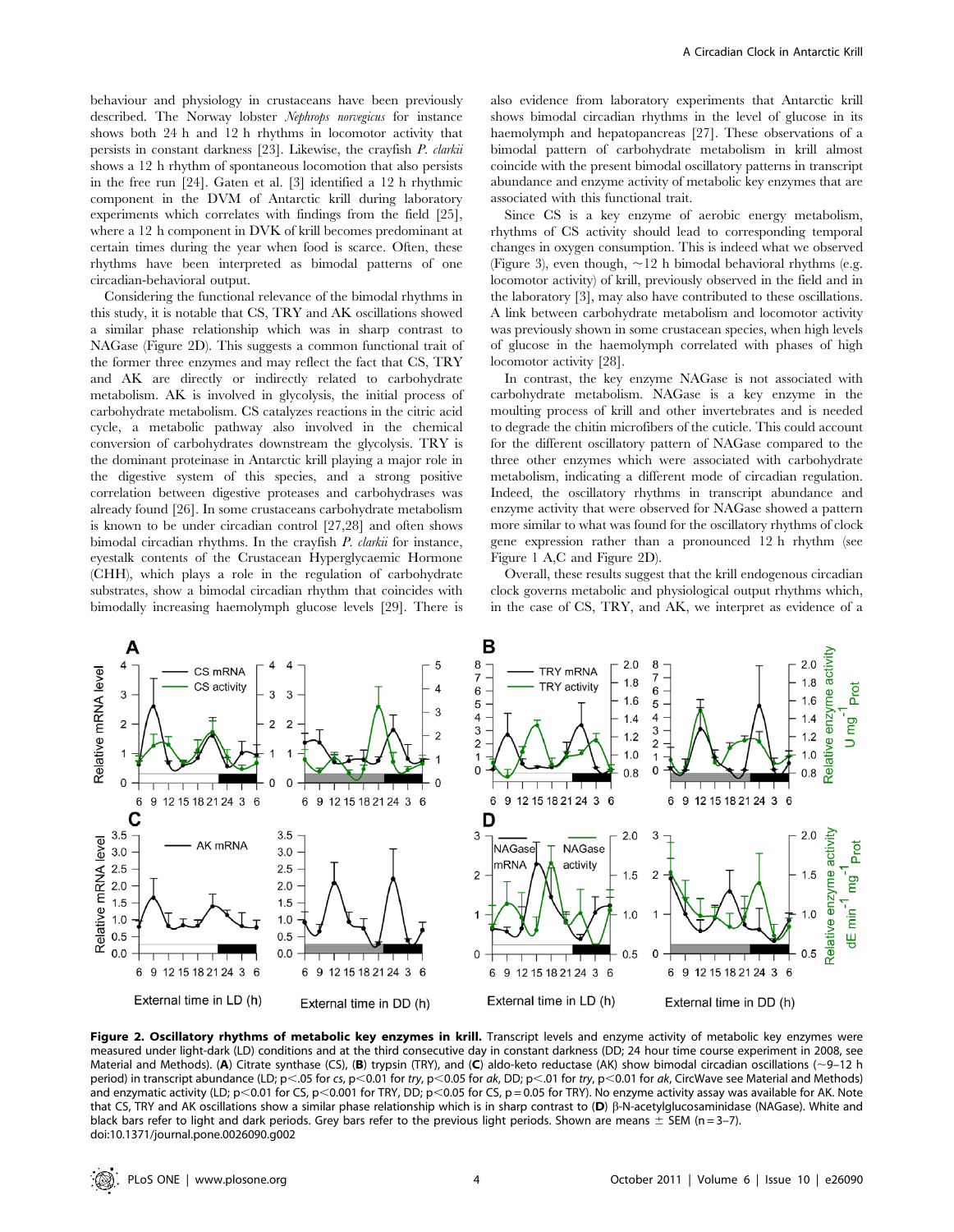

Figure 3. Oscillatory rhythms of oxygen consumption in krill. Temporal profiles of oxygen consumption of individual krill were determined under light-dark (LD) conditions and at the third consecutive day in constant darkness (DD; 24 hour time course experiment in 2008, see Material and Methods). Oxygen consumption shows  $\sim$ 9–12 h oscillations that correlate with the temporal activity profile of citrate synthase (CS). White and black bars refer to light and dark periods. Grey bars refer to the previous light periods. Shown are means  $\pm$  SEM (n = 3–7). doi:10.1371/journal.pone.0026090.g003

circadian bimodal output. Different oscillatory patterns among enzymes may reflect independent functional traits. Since we cannot formally exclude the possibility that these bimodal circadian rhythms are regulated by mechanisms other than or in addition to the circadian clock, further studies will be necessary to investigate the contribution of the circadian clock to rhythmic variations in expression and activity of metabolic enzymes in krill and thereby will give a better understanding of how rhythmic physiology and behavior in krill will be regulated.

In conclusion, we present the first report of an endogenous circadian timing system in Antarctic krill and its link to metabolic key processes. We suggest that this system is of essential importance for krill as it facilitates synchronization of its physiology and behaviour to daily environmental cycles. However, krill's circadian clock may not only be critical for synchronization to the solar day but also for the control of seasonal events, such as reproduction and metabolic depression. In general, our understanding of how circadian clocks of high latitude organisms such as krill might have adapted to the strong variability in annual day length that at the extreme may ranges from constant darkness in winter to constant light in summer is small. For the Arctic reindeer Rangifer tarandus overt circadian rhythmicity of locomotor activity was only observed under pronounced LD cycles as present during the Arctic autumn and spring, indicating a damped circadian clock during periods of continuous light in summer or continuous darkness in winter [30] as also confirmed by other experimental observations [31]. Conversely, some other Arctic species such birds [32], squirrels and porcupines [33] suggesting an intact circadian clock during the Antarctic summer by maintaining circadian activity cycles. These results may indicate entrainment of the circadian clock by other environmental rhythmic cues than changes in day length. Indeed, Pohl [34] could show that regular daily changes in spectral composition of sunlight can act as Zeitgebers for the synchronisation of living rhythms for high latitude organisms living in continuous daylight. These results suggest that polar organisms might show a wide plasticity of the circadian clock machinery that enable them to cope with prolonged periods without the presence of a strong Zeitgeber either by adopting arrhythmic behaviour or by switching to alternative environmental cues . This study provides the basis for investigating the mechanisms of temporal synchronization in krill and will also lead to the first comprehensive analyses of the circadian clock of a polar marine organism through the entire photoperiodic cycle. Understanding the mechanisms of temporal synchronization of krill to its environment will be of essential importance for

predicting the response of this key species to its changing environment.

## Materials and Methods

#### Ethics Statement

All animal work has been conducted according to relevant national and international guidelines. Krill catches, welfare and experimentation were based on permission of the Department of Environment and Heritage (DEH) of the Australian Government and were conducted in accordance with the Antarctic Marine Living Resources Conservation Act 1981 (AMLR, permit number: 06\_09\_2220) and the Environment Protection And Biodiversity Conservation Act 1999 (EPB, permit number: WT2007-1480).

#### Animals

E. superba were caught by oblique hauls of several Rectangular Midwater Trawls, using a pelagic net (RMT 8), in the upper 200 m of the water column. Catches were made in East Antarctica (between 65 $^{\circ}$  19 $^{\prime}$  S, 125 $^{\circ}$  37 $^{\prime}$  E, 17 Sep 2007 and 64 $^{\circ}$  08 $^{\prime}$  S, 119 $^{\circ}$ 16' E, 09 Oct 2007) during the voyage V1 07/08 with RSV Aurora Australis. Immediately after hauling, krill were transferred as quickly as possible into 200 L tanks located in a temperature constant room at  $0^{\circ}$ C and dim light. Each day 50% of the water was exchanged with fresh pre-chilled seawater to ensure a continual turnover of food and nutrients. Twice a day, dead animals and moults were removed from the tanks [35]. After arriving in Hobart, Tasmania (17 Oct 2007), krill were delivered directly to the Australian Antarctic Division (AAD) aquarium and kept in a 1670 L holding tank. A detailed description of the holding tank system at the AAD and of krill maintenance in the laboratory is described elsewhere [36,37].

#### Maintaining krill in the laboratory

The present study is based on two experiments which were conducted in 2008 and 2010. The first experiment was started on 07 Feb 2008 by separating 340 krill of mixed sex (mean length  $\sim$ 38 mm) from the holding tank into two cylindrical 100 L tanks (170 krill each) situated within one 1000 L rectangular container. This system was connected to a 5000 L chilled sea water recirculation system of the aquarium. The water was maintained at  $0.5^{\circ}$ C. All tanks within the container had separate water in- and outflow. The chilled water was simultaneously pumped into the container and into each experimental tank. All tanks drained back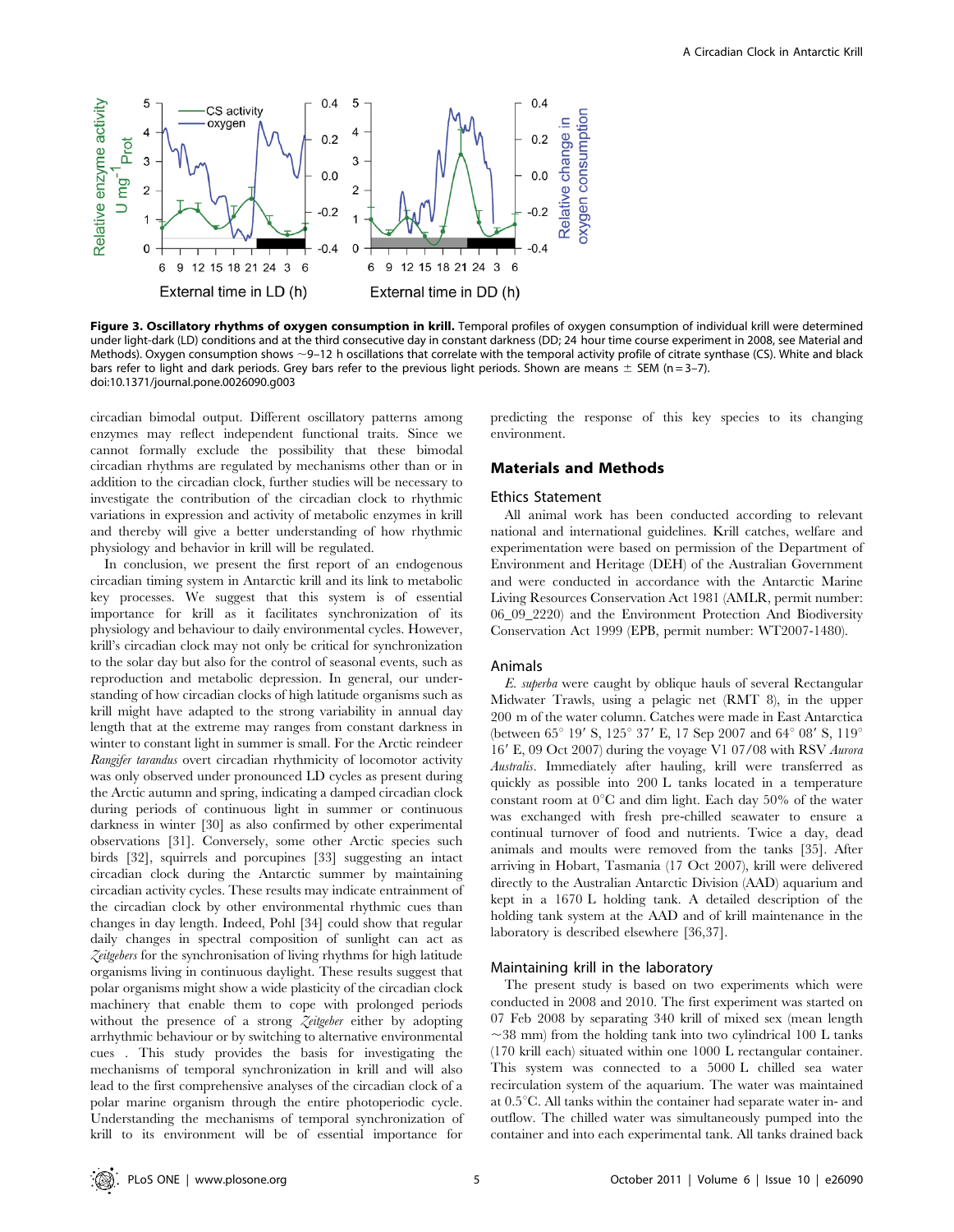to the container from where the water entered into an array of filtration devices. After filtration the water was pumped back to the container and tanks. The design of the experimental re-circulating facility guaranteed identical water quality and temperature for every experimental stock throughout the study [35].

Each tank was covered with a black lightproof plastic container with a sliding door at the front side to create a separate light compartment. Lighting was provided by fluorescent tubes (Osram L18W/640 Cool White) covered with a filter film around the outside (ARRI, Marine Blue 131). Photoperiod and light intensity were controlled by a PC-controlled timer system. The two experimental tanks were exposed to a light:dark (LD) regime of 16 hours light and 8 hours darkness with lights-on and lights-off at 6:00 h and 22:00 h external time, respectively. Corresponding to 1% light penetration to 30 m depth a maximum of 100 lux light intensity was set at the surface of the tanks during midday. Prior to the collection of samples all specimens in both experimental tanks were exposed for a period of 3–4 weeks to these conditions to provide a successful acclimatisation to the aquarium conditions. Both experimental stocks were fed daily with the same algae used in the holding tank at final densities of  $3.8 \times 10^4$  cells mL<sup>-1</sup> for Phaeodactylum tricornutum,  $9.2 \times 10^4$  cells  $mL^{-1}$  for *Isochrysis sp.* and  $6.6\times10^{4}$  cells mL<sup>-1</sup> for *Pavlova sp.* Animals were fed at random times during the day to avoid a feeding pattern becoming a potential entrainment cue.

The second experiment was started on 15 Feb 2010 by separating 150 krill of mixed sex (mean length  $\sim$  38 mm) from the holding tank into one cylindrical 100 L tanks situated within one 1000 L rectangular container. Maintenance of krill and the design of the experimental facility were identical to what was described above. The experimental tank was exposed to a LD regime of 16 hours light and 8 hours darkness with lights-on and lights-off at 6:00 h and 22:00 h external time, respectively.

#### Experimental design

For analyzing rhythmic gene expression two 24 hour collection series were conducted in the first experiment. At 05 Mar 2008 a first time series was sampled in experimental tank I under LD 16:8 conditions. Krill were sampled at regular intervals (every three hours) over a full 24 hour cycle. Animals were taken at 6:00, 9:00, 12:00, 15:00, 18:00, 21:00, 24:00, 3:00 and 6:00 h external time. After the light regime was changed in experimental tank II from the LD cycle to constant darkness (DD) on 10 Mar 2008, a second 24 hour collection series was performed at the third day in DD (12–13 Mar 2008). Krill were sampled at 3 hour intervals at 6:00, 9:00, 12:00, 15:00, 18:00, 21:00, 24:00, 3:00 and 6:00 h external time.

For molecular analyses 10 animals were sampled at each time point, immediately frozen in liquid nitrogen and stored at  $-80^{\circ}$ C. Sampling in darkness was carried out under dim red light. Heads of frozen krill were used for quantitative real-time PCR analyses to investigate the temporal expression patterns of  $\alpha$ <sup>2</sup> and metabolic key enzymes. Abdominal segments of the identical krill were used to measure corresponding enzyme activities. For determining changes in the overall metabolic activity of krill under the different light regimes temporal profiles of oxygen consumption of individual krill were determined in LD 16:8 (experimental Tank I) and in DD (experimental tank II) for at least 39 hours.

In 2010, after the light regime was changed in the experimental tank from the LD cycle to DD on 17 Mar 2010, a 48 hour collection series was performed at the first and second consecutive day in DD (17–19 Mar 2010). Krill were sampled at 4 hour intervals at 8:00, 12:00, 16:00, 20:00, 24:00, 4:00, and 8:00 h external time. For molecular analyses 10 animals were sampled at each time point, immediately frozen in liquid nitrogen and stored at  $-80^{\circ}$ C. Sampling in darkness was carried out under dim red light. Heads of frozen krill were used for quantitative real-time PCR analyses to investigate the temporal expression patterns of cry2.

#### Quantitative RT-PCR

**Primers.** Primers for qPCR analysis were designed around sequences of interest using PrimerQuest<sup>SM</sup> (Integrated DNA Technologies) to generate PCR products of between 100 and 200 bp (Table 1). The primer set for krill  $\ell r v^2$  was designed around the full length gene sequence as previously published [6], (GenBank: FM 200054.1). Primer sets for metabolic key enzymes  $ATP$ -citrate synthase (cs), trypsin (try), aldo-keto reductase (ak),  $\beta$ -N-acetyglucosaminidase (nag) and a refernce gene phosphoenolpyruvatecarboxykinase (pep-ck) were designed against Expressed Sequence Tags (ESTs) that showed significant homology to known genes: for cs see (Euphausia superba EST database: KRCO1002, http://krill.cribi.unipd.it), for try, ak, nag and pep-ck see (dbEST: FL688135-FL689414, http://www.ncbi.nlm.nih. gov/projects/dbEST and [38]).

qPCR methodology. A single krill head was used for each RNA extraction and 3–7 independent krill of mixed sex and age were prepared for each time point. Frozen krill heads were cut off on a cooling element behind the eyestalks and were immediately transferred to a mortar and preground in liquid nitrogen to a homogenous powder. The powder was then stored in 1 mL TRIzol® reagent (Invitrogen) and total RNA was extracted according to the supplier's instructions. Two µg of total RNA were reversely transcribed to cDNA using RevertAid<sup>TM</sup> M-MuLV Reverse Transcriptase (Fermentas). The cDNA was diluted 1:10 and 8  $\mu$ L were used as template for qPCR. Expression levels were measured with a SYBRGreen fluorescence assay using  $10 \mu L$  of SYBRGreen PCR Master Mix (Fermentas),  $2 \mu L$  of forward and reverse primers (3  $\mu$ M) and 8  $\mu$ L cDNA in a total volume of 20  $\mu$ L and analysed by a ABI PRISM 7000 detection system (Applied Biosystems). The transcript levels of all genes were normalised against the reference gene pep-ck and evaluated according to the  $2^{-\Delta\Delta Ct}$  quantification method [39]. Note that *pep-ck*, which was previously found to show stable mRNA levels in a comparative gene expression study in krill [38], showed no temporal oscillations in mRNA abundance when measuring gene expression levels in our experimental krill over a full 24 hour cycle in LD and DD. Hereby, we used the same sampling intervals as for the analyses of the temporal expression patterns of clock genes and metabolic key enzymes.

The used primer sets are shown in Table 1. Dissociation curves were performed for each primer set to confirm the specifity of the amplicon and standard curves were conducted to verify the efficiency of the PCR reaction. Expression levels were then calculated relative to the minimal or mean expression level for each gene and represent the mean  $\pm$  SEM of 3–7 krill heads. The significance of periodicity and period length for all mRNA oscillations was tested for each day with CircWaveBatch v3.3 software as previously described [40]. Differences among time points for cry2 expression levels were additionally analysed by ANOVA followed by a Fisher LSD post-hoc test. The significance level for all analyses was set at  $p \le 0.05$ .

## Measurements of enzyme activity

Tissue preparation. The fifth abdominal segment (AS) of frozen animals was dissected carefully for determination of enzyme activities. All dissections took place on a cooling element to avoid thawing. The AS were homogenised in pre-weighed 2 mL tubes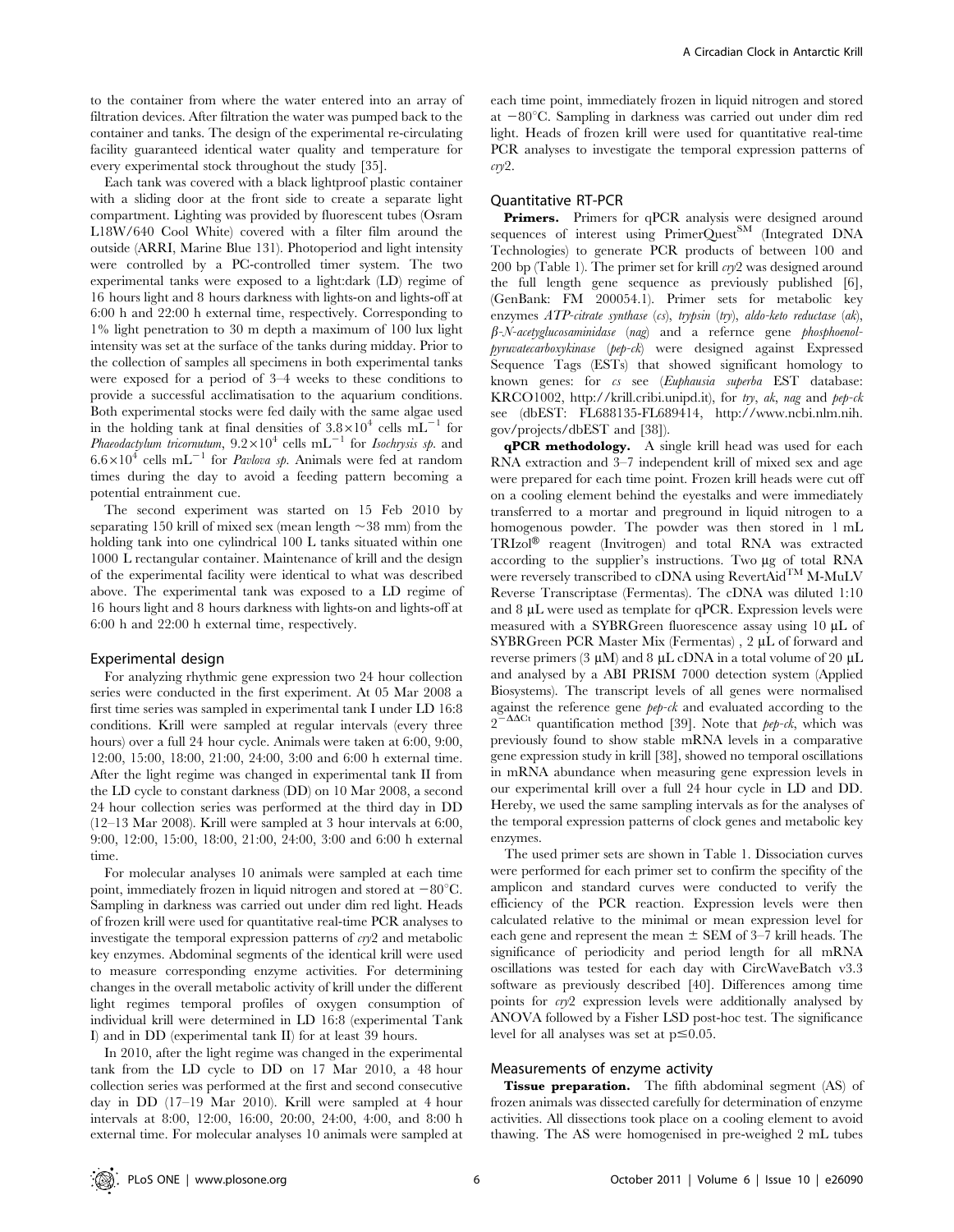#### Table 1. Primer sequences used in qPCR.

| Primer sequence 5'-3'                                      | Product size (bp) |  |
|------------------------------------------------------------|-------------------|--|
| F: ATGCAGAAGCTCTTGCCAAATGGG<br>R: AGGAAACATGCAACAGCATGACGG | 127               |  |
| F: CATGTGCAAATGCTGATGCCGAGA<br>R: ACACACCATTGATCACCACTCCCA | 114               |  |
| F: ATGCCTATGGTGAGGGTGAG<br>R: GGTAGTTGGGTCTGGCACAT         | 174               |  |
| F: TTTCAGATTCAACGCAATGTG<br>R: GCTGCACACTCGACCATTAC        | 147               |  |
| F: AGTGTTCTGCCGATTTTGGT<br>R: TCCTCAACAGACCCACTTCC         | 169               |  |
| F: TGTTGAAGGTAGTGGCCAAA<br>R: GAAACACGGTGTCATGGTTG         | 138               |  |
|                                                            |                   |  |

doi:10.1371/journal.pone.0026090.t001

containing ceramic beads of 1.4 and 2.8 mm diameter (Precellys<sup>®</sup>) in ice-cold deionised water at a concentration of 100 mg fresh weight (fw)  $mL^{-1}$ , which corresponds to a dilution of 1:10. Homogenization was performed using the Precellys<sup>®</sup> 24 homogenizer with two agitation intervals of 15 s at 5000 rpm and one pause of 10 s between intervals. A constant temperature of  $4^{\circ}$ C within the homogenization chamber was maintained using liquid nitrogen and a  $Precellys^{\circledR}$  cooling module. The homogenates were centrifuged for 15 min at 14000 rpm  $(4^{\circ}C)$ and the supernatants were then transferred into new reaction tubes and stored at  $-80^{\circ}$ C until analysis.

#### Enzyme assays

Before measuring the activity of the metabolic enzymes, the frozen samples were defrosted gently on ice and centrifuged at 5000 rpm and  $4^{\circ}$ C for 10 min. The supernatants were used to determine the enzyme activity and the corresponding protein content for calculation of specific enzyme activity (per mg protein, mg <sub>Prot</sub><sup>-1</sup>). The protein content was measured with the BIO-RAD protein assay, based on the method of Bradford [41].

CITRATE SYNTHASE (EC 2.3.3.1): CS activity was determined according to Stitt [42] using certain modifications as described elsewhere [43]. To a semi-microcuvette filled with 780 mL 0.5 M Tris/HCl-buffer (pH 8, supplemented with 0.1 M KCl and 1 mM EDTA), we added 30  $\mu$ L DTNB (5,5'-dithiobis(2nitrobenzoic acid)), 6 mM in buffer, Sigma D8130), 30 µl acetyl-CoA (acetyl coenzyme A tri-lithium salt, 6 mM, Roche Diagnostics 101907) and 30  $\mu$ L sample. After5 min of incubation at 30°C, the reaction was initiated by adding 30  $\mu$ L oxaloacetic acid (12 mM, Sigma O4126) and monitored continuously at 412 nm for 3 min. Samples were assayed in triplicate. The activity was calculated as U x mg  $_{\text{Prot}}^{-1}$  (=  $\mu$ mol min<sup>-1</sup> mg  $_{\text{Prot}}^{-1}$ ) using the extinction coefficient  $\varepsilon_{412}$  = 13.6 L mmol<sup>-1</sup> cm<sup>-</sup> .

TRYPSIN (EC 3.4.21.4): TRY activity was assayed with  $N\alpha$ benzoyl-DL-arginine-p-nitroanilide (l-BAPNA, Merck 1.10754) as substrate [44]. The samples  $(50 \mu L)$  were mixed thoroughly in a cuvette with  $930 \mu L$  of  $0.1 \text{ M}$  Tris/HCl buffer, pH 8.0, containing  $0.01$  M CaCl<sub>2</sub> and incubated for 5 min at 30 $^{\circ}$ C. The reaction was started by the addition of 20  $\mu$ L of substrate solution (BAPNA, 0.05 M in DMSO). The substrate concentration in the cuvette was 1 mM. The change of absorbance at 405 nm was recorded for another 3 min at constantly  $30^{\circ}$ C. Samples were assayed in triplicate. The activity was calculated as U x mg  $_{\text{Prot}}$  $($  =  $\mu$ mol min<sup>-1</sup> mg <sub>Prot</sub><sup>-1</sup>) using the extinction coefficient  $\varepsilon_{405}$  =  $10.2$  L mmol<sup>-1</sup> cm<sup>-1</sup>.

b-N-ACETYLGLUCOSAMINIDASE (EC 3.2.1.52): NAGase activity was determined by the hydrolysis of 4-nitrophenyl-Nacetyl-b-D-glucosaminide (NP-GlcNAc) as previously described [45,46]. The reaction mixture contained 200  $\mu$ L sodium-phosphate buffer  $(0.1 \text{ M}, \text{pH } 7.5)$  and  $20 \mu L$  of the sample. After preincubation for 5 min at  $30^{\circ}$ C in a thermomixer (Eppendorf, 5437), the reaction was initiated by the addition of 50  $\mu$ L of NP-GlcNAc solution (Sigma N9376, 5 mM in water). After 45 min of incubation, the reaction was terminated by the addition of  $500 \mu L$ of 1 M  $\text{Na}_2\text{CO}_3$  solution and subsequent cooling on ice. Liberated p-nitrophenol was measured spectrophotometrically at 405 nm. Samples were assayed in triplicate with two blanks for which  $Na<sub>2</sub>CO<sub>3</sub>$  was added prior to the enzyme extract. NAG activity was calculated as the change in absorbance per time and mg Prot<sup>-</sup>  $(\Delta E_{405}$  x min<sup>-1</sup> x mg  $_{\text{Prot}}^{-1}$ ).

The values of all enzymes were expressed relative to the mean level for each enzyme and are the mean  $\pm$  SEM of 3 abdominal segments. The significance of periodicity and period length for all enzymatic oscillations was tested with CircWaveBatch v3.3 software as previously described [40].

#### Oxygen consumption measurements

Temporal profiles of oxygen consumption of individual krill were determined by measuring the decrease of oxygen saturation in respiration chambers using oxygen microoptodes (PreSens, Neuburg, Germany). We used a microoptode array for parallel operation of five optodes (sensors) to measure oxygen saturation in the water. Each sensor consists of a fiber optic cable connected with a standard glass fiber plug to connect it to a multi-channel optode array. For better protection of the sensor tip, the sensor end is mountained in an air and water tight syringe from where the tip can be inserted into the respiration chamber. All data are transmitted directly to a computer for continuous registration. For a detailed description of the array and technical specifications of microoptodes as provided by the manufacturer see [47] or (www. presens.de).

Oxygen saturation measurements were performed in filtered seawater  $(0.1 \mu m)$  pore size). From each experimental tank  $(LD)$ 16:8 and DD), four krill were used and incubated individually in 1.5 L respiration chambers (laboratory glass bottles, Schott  $DURAN^{\otimes}$ , Germany). One chamber of the same volume without krill was used as control for each tank. The krill were rinsed, added to the incubation bottles, which were then closed with an air and water tight lid, and incubated in the experimental tanks. Each bottle-lid was connected with a syringe, through which the sensor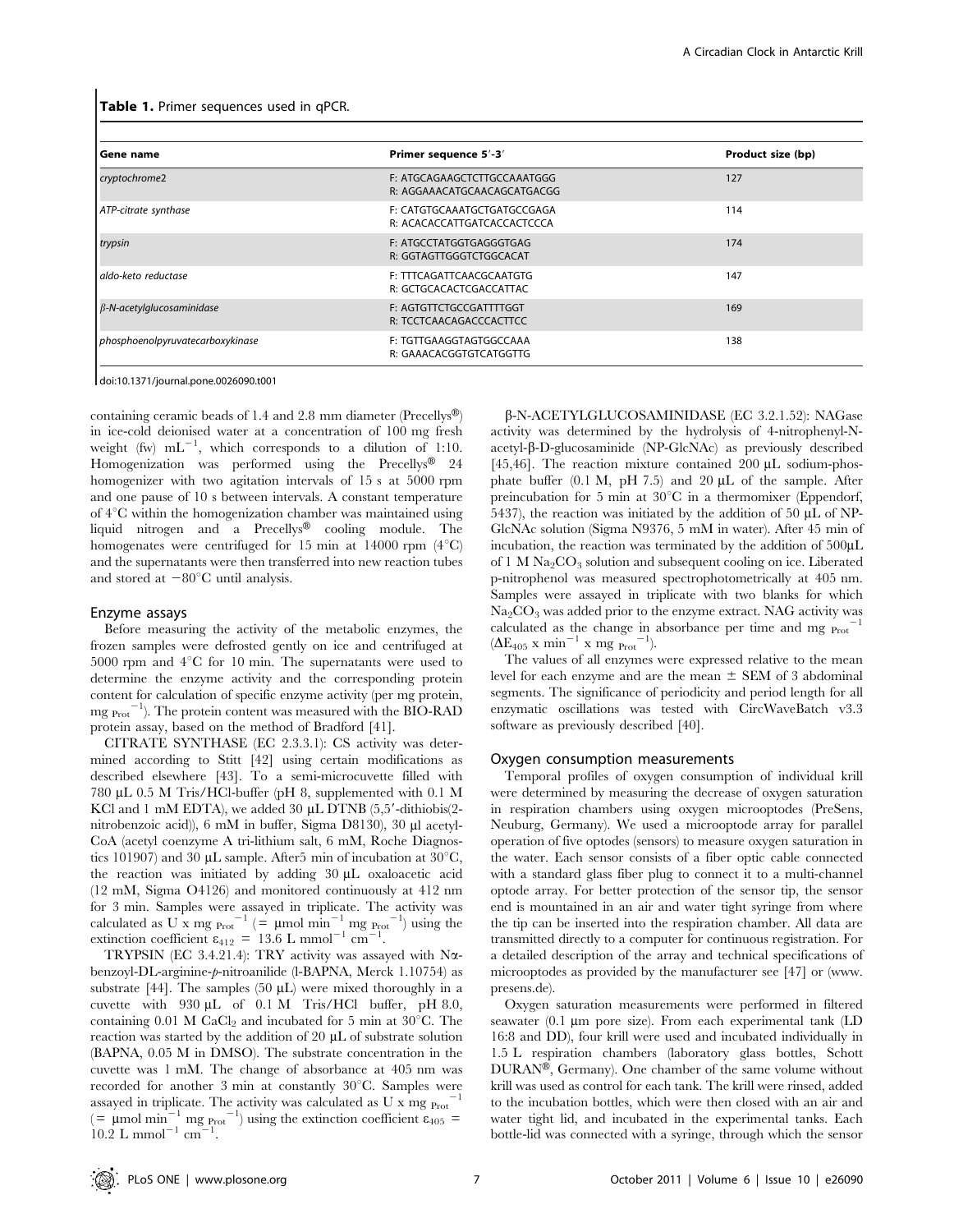end was inserted into the respiration chamber (see above). Measurements of oxygen saturation started immediately after closing of the respiration chambers and inserting the sensors. Data were recorded every 20 s for at least 39 h. Before starting measurements for each sensor, two-point calibrations were performed with all sensors connected to the same water reservoir. Nitrogen bubbling and air bubbling were used to calibrate the 0% and 100% air saturation points, respectively.

For calculations of temporal changes in oxygen consumption in a respiration chamber, first, linear regressions of oxygen saturation versus time were calculated. Subsequently, a moving average (24 h) was used to smooth out the long-term trend of decreasing oxygen saturation and to demask rhythmic cycles in the oxygen saturation data for each individual krill. Temporal regressions of four krill were then pooled and corrected for oxygen saturation changes inside control chambers then representing mean temporal changes in oxygen saturation relative to the mean level of a 24 h period. Exponential smoothing was applied to the resulting data to produce the plot for presentation. We assumed a simple inverse correlation between oxygen saturation and oxygen consumption and therefore the data were finally expressed as relative changes in oxygen consumption with positive values indicating an increase and negative values indicate a decrease in oxygen consumption.

## Supporting Information

Figure S1 Antarctic krill exhibit a surprisingly short circadian period. Cry2 expression levels, monitored over

#### References

- 1. Atkinson A, Siegel V, Pakhomov E, Rothery P (2004) Long-term decline in krill stock and increase in salps within the Southern Ocean. Nature 432: 100–103.
- 2. Schiermeier Q (2010) Ecologists fear Antarctic krill crisis. Nature 467: 15.
- 3. Gaten E, Tarling G, Dowse H, Kyriacou C, Rosato E (2008) Is vertical migration in Antarctic krill (Euphausia superba) influenced by an underlying circadian rhythm? J Genet 5: 473–483.
- 4. Meyer B, Auerswald L, Siegel V, Spahić S, Pape C, et al. (2010) Seasonal variation in body composition, metabolic activity, feeding, and growth of adult krill Euphausia superba in the Lazarev Sea. Mar Ecol Prog Ser 398: 1–18.
- 5. Kawaguchi S, Yoshida T, Finley L, Cramp P, Nicol S (2006) The krill maturity cycle: a conceptual model of the seasonal cycle in Antarctic krill. Polar Biol DOI 10.1007/s00300-006-0226-2.
- 6. Mazzotta GM, De Pitta` C, Benna C, Tosatto SCE, Lanfranchi G, et al. (2010) A cry from the krill. Chronobiol Int 27: 425–445.
- 7. Dunlap JC (1999) Molecular bases for circadian clocks. Cell 96: 271–290.
- 8. Rosato E, Kyriacou CP (2001) Flies, clocks and evolution. Phil Trans R Soc Lond B 356: 1769–1778.
- 9. Emery P, Stanewsky R, Hall JC, Rosbash M (2000) A unique circadian-rhythm photoreceptor. Nature 404: 456.
- 10. Zhu H, Yuan Q, Froy O, Casselman A, Reppert SM (2005) The two CRYs of the butterfly. Curr Biol 15: R953–R954.
- 11. Strauss J, Dircksen H (2010) Circadian clocks in crustaceans: identified neuronal and cellular systems. Front Biosci 15: 1040–1074.
- 12. Are´chiga H, Rodriguez-Soza L (1998) Circadian clock function in isolated eyestalk tissue of crayfish. Proc R Soc Lond Ser B 265: 1819–1823.
- 13. Fanjul-Moles ML, Escamilla-Chimal EG, Gloria-Osario A, Hernandez-Herrera G (2004) The crayfish Procambarus clarkii CRY shows daily and circadian variation. J Exp Biol 207: 1453–1460.
- 14. Yang JS, Dai ZM, Yang F, Yang WJ (2006) Molecular cloning of Clock cDNA from the prawn, Macrobrachium rosenbergii. Brain Res 1067: 13–24.
- 15. Richter S (2002) The Tetraconata concept: hexapod-crustacean relationships and the phylogeny of Crustacea. Org Div Evol 2: 217–237.
- 16. Rubin EB, Shemesh Y, Cohen M, Elgavish S, Robertson HM, et al. (2006) Molecular and phylogenetic analyses reveal mammalian-like clockwork in the honey bee (Apis mellifera) and shed new light on the molecular evolution of the circadian clock. Genome Res 16: 1352–1365.
- 17. Merlin C, Gegear RJ, Reppert SM (2009) Antennal Circadian Clocks Coordinate Sun Compass Orientation in Migratory Monarch Butterflies. Science 325: 1700–1704.
- 18. Pittendrigh CS (1993) Darwinian Spectacles. Annu Rev Physiol 55: 17–54.
- 19. Daan S, Pittendrigh CS (1976) A Functional Analysis of Circadian Pacemakers in Nocturnal Rodents II. The Variability of Phase Response Curves. J Comp Physiol 106: 253–266.

78 hours (combined data from two independent time courses in 2008 and 2010), reveal a significant circadian periodicity with a period of  $\sim$ 18 hours (p $\leq$ 0.05, CircWave see Material and Methods). Predicted peaks from a fitted 18 h sinusoid (at circadian time (CT) 17, CT 35, CT 53, and CT 71) are correlating well with peak expression of cry2 mRNA level in vivo (at CT 16, CT 32, CT 56, and CT 72).

(TIF)

#### Acknowledgments

We would like to thank the crew of RSV Aurora Australis for their support on sample collection during the cruise V1 07/08. We thank Robert King at the Australian Antarctic Division for his support with krill maintenance in the aquarium. Thanks also go to Carsten Pape for his support with the oxygen measurements and Susanne Spahic´ for her help with the enzyme assays. We thank Stefan Kirsch, Katharina Reichert and Adrián E. Granada for valuable discussions and critical reading of the manuscript. We thank three anonymous referees for their comments and remarks, which helped to improve the manuscript substantially.

#### Author Contributions

Conceived and designed the experiments: MT BM SK AK. Performed the experiments: MT SW. Analyzed the data: MT SW AK. Contributed reagents/materials/analysis tools: SK AK BM. Wrote the paper: MT AK. Contributed to direct funding of research: MT BM SK AK. Contributed to sample collection: MT SK. Contributed to revision and critical appraisal of the manuscript: MT SW SK AK BM. Approved final version of the manuscript: MT SW SK AK BM.

- 20. Abraham U, Granada AE, Westermark PO, Heine M, Kramer A, et al. (2010) Coupling governs entrainment range of circadian clocks. Mol Syst Biol 6: 438.
- 21. Aschoff J, Pohl H (1978) Phase Relations between a Circadian Rhythm and Its Zeitgeber within the Range of Entrainment. Naturwissenschaften 65: 80–84.
- 22. Pittendrigh CS, Daan S (1976) A Functional Analysis of Circadian Pacemakers in Nocturnal Rodents IV. Entrainment: Pacemaker as Clock. J Comp Physiol 106: 291–331.
- 23. Aguzzi J, Company JB, Abello P (2004) Locomotor activity rhythms of continental slope Nephrops norvegicus (Decapoda: Nephropidae). J Crustacean Biol 24: 282–290.
- 24. Sullivan JM, Genco MC, Marlow ED, Benton JL, Beltz BS, et al. (2009) Brain photoreceptor pathways contributing to circadian rhythmicity in crayfish. Chronobiol Int 26: 1136–1168.
- 25. Godlewska M (1996) Vertical migrations of krill (Euphausia superba Dana). Polish Arch Hydrobiol 43: 9–63.
- 26. Mayzaud P, Poulet SA (1978) The importance of the time factor in the response of zooplankton to varying concentrations of naturally occurring particulate matter. Limnol Oceanogr 23: 1144–1154.
- 27. Mezykowski T, Rakusa-Suszczewski ST (1979) The circadian rhythms in Euphausia superba Dana and its carbohydrate metabolism. Meeresforsch 27: 124–129.
- 28. Kallen JL, Abrahamse SL, van Herp F (1990) Circadian rhythmicity of the crustacean hyperglycemic hormone (CHH) in the hemolymph of the crayfish. Biol Bull 179: 351–357.
- 29. Fanjul-Moles ML, Escamilla-Chimal EG, Salceda R, Giulianini PG, Sanchez-Chavez G (2010) Circadian modulation of crustacean hyperglycemic hormone in crayfish eyestalk and retina. Chronobiol Int 27: 34–51.
- 30. Van Oort BE, Tyler NJ, Gerkema MP, Folkow L, Blix AS, et al. (2005) Circadian organization in reindeer. Nature 438: 1095–1096.
- 31. Lu W, Meng QJ, Tyler NJC, Stokkan KA, Loudon ASI (2010) A circadian clock is not rquired in an Arctic mammal. Curr Biol 20: 533–537.
- 32. Silverin B, Gwinner E, Van`t Hof TJ, Schwabl I, Fusani L, et al. (2009) Persistent diel melatonin rhythmicity during the Arctic summer in free-living willow warblers. Horm Behav 56: 163–168.
- 33. Folk GE, Thrift DL, Zimmerman MB, Reimann PC (2006) Mammalian activity–rest rhythms in Arctic continuous daylight. Biol Rhythm Res 37: 455–469.
- 34. Pohl H (1999) Spectral composition of light as a Zeitgeber for birds living in the high Arctic summer. Physiol Behav 67: 327–337.
- 35. Kawaguchi S, King R, Meijers R, Osborn JE, Swadling KM, et al. (2010) An experimental aquarium for observing the schooling behaviour of Antarctic krill (Euphausia superba). Deep-Sea Res II 57: 683–692.
- 36. Teschke M, Kawagushi S, Meyer B (2007) Simulated light regimes affect feeding and metabolism of Antarctic krill, Euphausia superba. Limnol Oceanogr 52(3): 1046–1054.